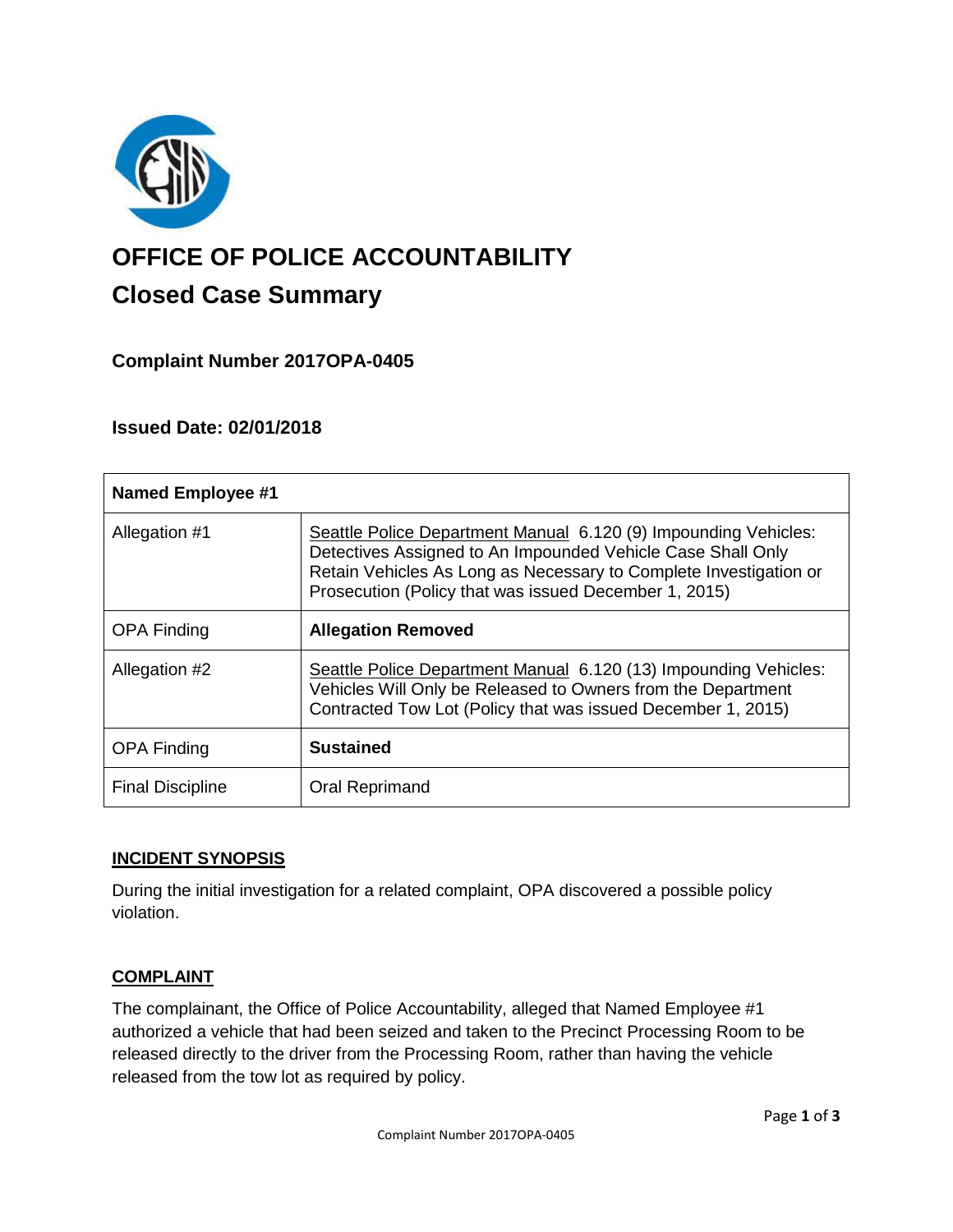#### **INVESTIGATION**

The OPA investigation included the following actions:

- 1. Review of the related OPA complaint
- 2. Search for and review of all relevant records and other evidence
- 3. Interview of SPD employee

#### **ANALYSIS AND CONCLUSION**

The conduct at issue in this case – releasing a vehicle from the Precinct processing room rather than the tow lot – is mentioned in SPD Policy 6.120-POL-9. However, the OPA Director believed the conduct was better captured under SPD Policy 6.120-POL-13, which is the section of the policy evaluated in Allegation #2.

Given that the OPA Director recommended below that Allegation #2 be Sustained, he did not feel it warranted to sustain Allegation #1 based on the same conduct.

On the date in question, officers from the Anti-Crime Team observed a subject engage in a narcotics transaction. (See NE#1 OPA Interview, at pp. 2-3; see also General Offense Report, at pp. 7-8.) The subject got into a blue BMW and drove from the scene and officers then performed a stop of that vehicle. (Id.) The subject was placed under arrest and the vehicle was impounded. (Id.) Once impounded, the vehicle was brought to a processing room at the Precinct. (Id.)

While the vehicle was at the precinct, the subject was questioned by ACT officers. (NE#1 OPA Interview, at p. 3.) The subject indicated that he had information concerning other crimes and was willing to speak with a Gangs detective. (Id.) A Gangs detective was contacted and Named Employee #1 made the decision that a search warrant would not be sought for the car. (Id.) Instead the vehicle would be searched based on the subject's consent and would be released back to the subject that day. (Id.)

The officers, including Named Employee #1, waited for the Gangs detective to arrive. (Id. at pp. 3-4.) When the detective arrived, the subject executed the consent form and the car was searched. (Id.) After the search, the vehicle was released to the subject from the processing room. (Id.) The vehicle was not towed to the tow lot. (Id. at p. 4.) Named Employee #1 confirmed that he authorized the release of the vehicle. (Id.)

SPD Policy 6.120-POL-13 states that "vehicles will only be released to owners from the Department contracted tow lot." At his OPA interview, Named Employee #1 stated that prior to this incident he was not familiar with the requirements of SPD Policy 6.120-POL-13. (See id. at p. 4.) He further indicated that while he was generally familiar with the SPD Manual, he had "not memorized it completely." (Id. at p. 5.) As a sworn SPD employee, Named Employee #1 was required to review and be familiar with the requirements of the Manual. This was